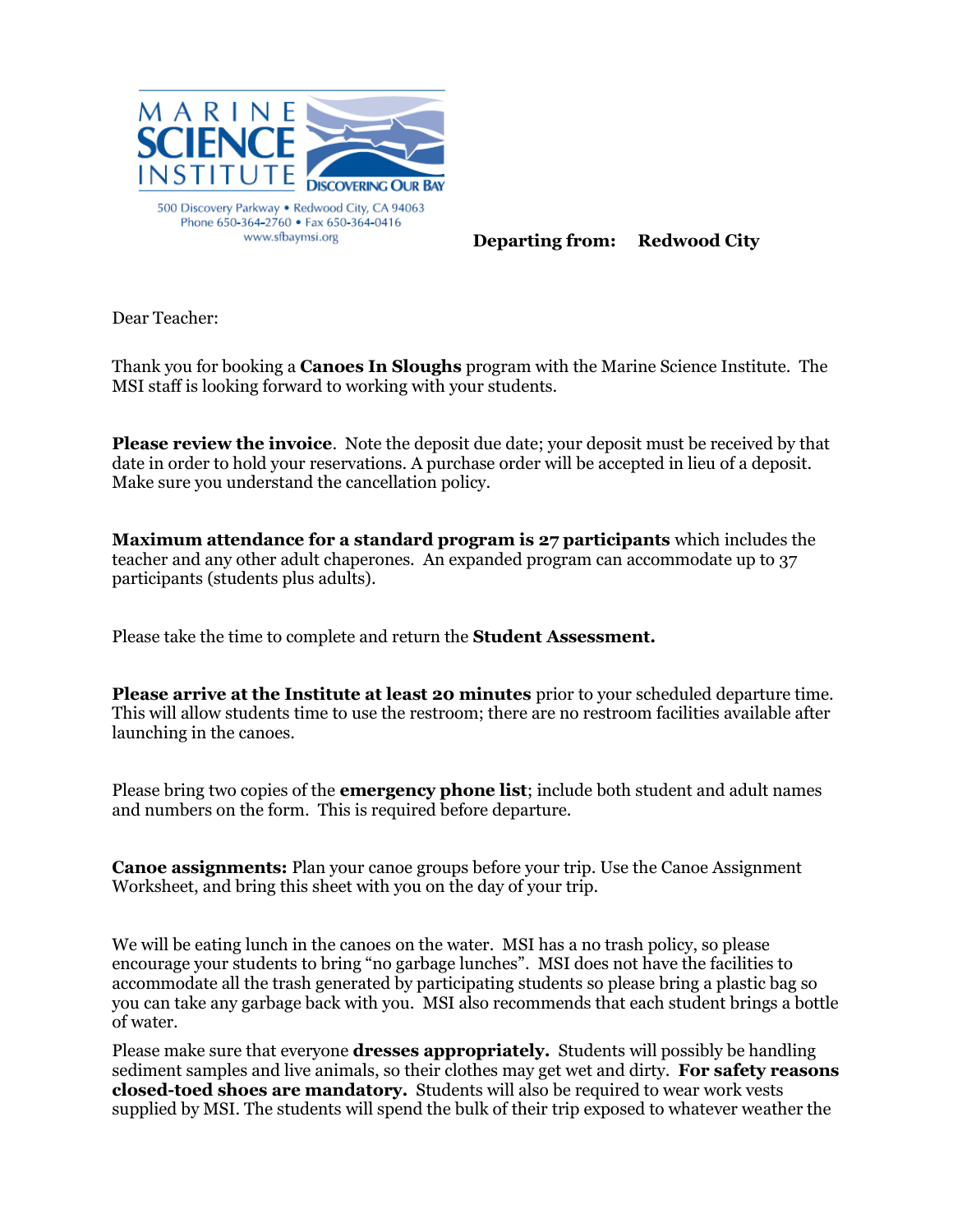day brings. If the forecast calls for rain, please have your students bring rain gear. A hat, sunglasses and sunscreen are also recommended. It is also advisable to bring a water-proof bag for your gear.

**We do not cancel due to rain.** But if the weather is extreme, our instructors will make a decision regarding the safety of the trip and if necessary we will reschedule your program.

**Wind greater than 10 mph will cancel a canoe trip** because it causes the canoes to become unstable. Due to the unpredictability of weather conditions around the Bay, we generally will not cancel trips until our staff assesses site conditions the morning of your program (about 45 minutes before the program start). We will contact you as early as possible (at least half an hour before the program start) the morning of your trip if there is a chance of weather cancellation; **please make sure that your home and/or cell phone numbers are correct on your Invoice.** If you need to contact us the morning of your program with questions, you can call the number listed at the bottom of this page. *If there is a light rain, we will still run the program.* 

If winds or other factors make canoeing unsafe, you may have the choice of doing a land program that day or to reschedule your canoe trip. Should your program be cancelled by bad weather, MSI will make every effort to reschedule your canoe trip but cannot guarantee that possibility, as reschedule dates are limited. If we are unable to reschedule, MSI will refund the trip in full. Please refer to your invoice for cancellation/refund policies under other circumstances.

The Marine Science Institute reserves the right to cancel a trip if participant behavior jeopardizes the safety of the program. We appreciate the assistance of teachers and adult chaperones in this area and have enclosed the program guidelines and expectations to help you prepare your class for the trip. **Please note: If MSI cancels your program because of poor behavior, we will charge you the same amount as a full program.**

You will find directions to the Institute on our website at: [www.sfbaymsi.org](http://www.sfbaymsi.org/) **If you will be traveling via carpool, please make sure parent drivers know to park in MSI's dirt lot only, and not in Stanford's lot.**

## **Things to remember:**

- Fax or mail the Student Assessment Form a few days prior to your voyage.
- Arrive 20 minutes prior to departure.
- Bring your completed emergency phone list and canoe assignments on the day of your program.
- Dress in layers (bring raingear if necessary)
- No open toed shoes.
- Bring: hat, sunscreen, sunglasses, waterproof bag for your gear, and lunch & water bottle.

Please call us at 650-364-2760 x 9 if you have any questions regarding your program. Sincerely,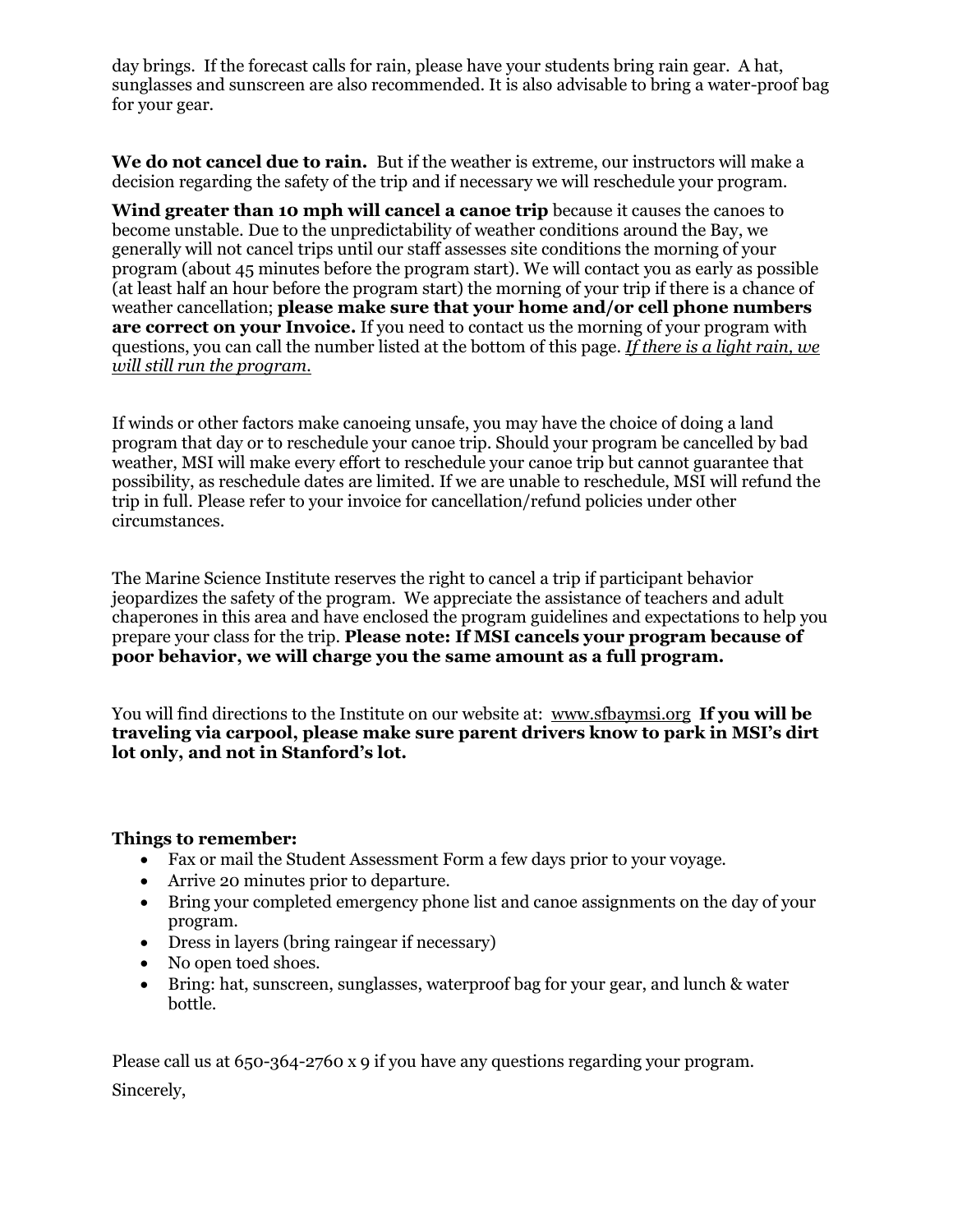# **Canoes In Sloughs Sample Schedule**

The time and activities in your program may vary; these schedules are provided as examples only.

| 9:00am            | Arrival (Please be on time, we have a lot to fit into the day!) |
|-------------------|-----------------------------------------------------------------|
| $9:00am - 9:05am$ | <b>Logistics</b>                                                |

- Students use bathroom, apply sunscreen, etc.
- Teacher hands Emergency Phone List to MSI instructor
- Discuss any concerns for the day (special medical conditions,

specific behavioral issues, group dynamics, time constraints, weather conditions, etc.)

### **9:05am – 9:30am Introductory activities**

- Introduction to the Marine Science Institute
- Name game
- Mapping exercise/review

 We do a brief mapping exercise with all groups in order to enhance their knowledge of the watershed and highlight a few key ecological concepts and terms.

• If your group had a pre-trip presentation many of the concepts will be revisited and this will serve as a quick review.

| $9:30am - 10:10am$                                 | Prepare for put-in                                                                                                                                      |
|----------------------------------------------------|---------------------------------------------------------------------------------------------------------------------------------------------------------|
|                                                    | Students help prepare the gear: remove canoes from the rack,                                                                                            |
| distribute paddles and lifejackets to participants |                                                                                                                                                         |
| $10:10$ am – 10:30am                               | Paddling instruction and safety awareness talk                                                                                                          |
| ٠                                                  | Includes last bathroom break                                                                                                                            |
| 10:30 am $-$ 10:45am                               | Put-in (one or two canoes at a time)                                                                                                                    |
| 10:45 am $-$ 1:00pm                                | <b>ON THE WATER</b>                                                                                                                                     |
| ٠                                                  | Paddling practice                                                                                                                                       |
| $\bullet$                                          | Sense of place observation activity                                                                                                                     |
|                                                    | On-the-water activities customized to the requests of the teacher (may<br>include water quality testing, species study or other exploration activities) |
|                                                    | Lunch in the boat                                                                                                                                       |
| $1:00 \text{ pm} - 2:00 \text{pm}$                 | Take-out (group comes off the water)                                                                                                                    |
|                                                    | Clean-up, put all gear away (we need all students' help with this!)                                                                                     |

- Program Evaluation, done by teacher(s)
- Wrap-up activity/closing circle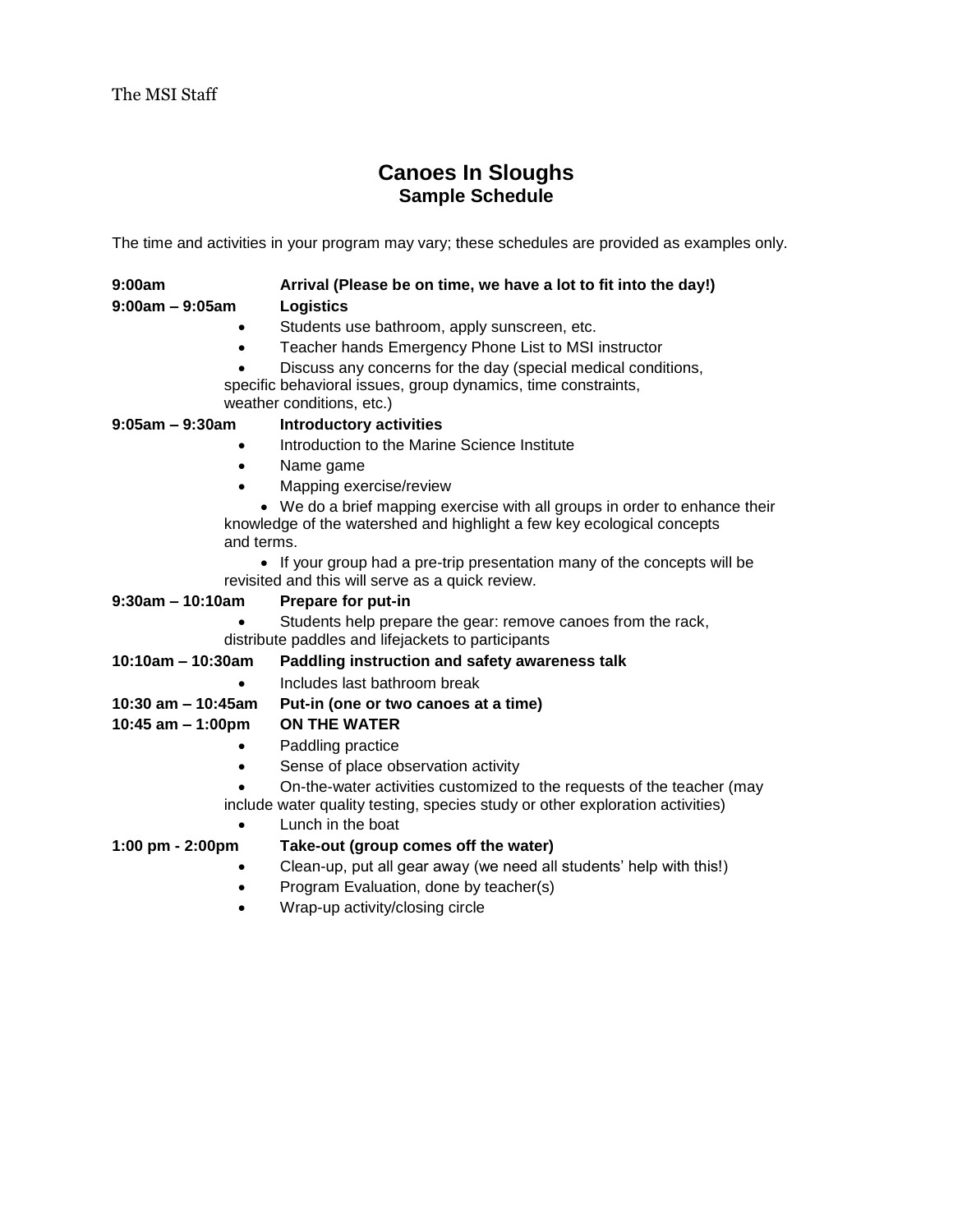# **Marine Science Institute Group Guidelines and Expectations**

The Marine Science Institute is thrilled to have the support of teachers and chaperones during Canoes In Sloughs field trips. We value the relationships that you have built with your students and look to you to maintain a safe and engaging learning environment. While attending the field trip please help us monitor student behavior and actions so we can provide an excellent program for your class. Please review the guidelines listed below with your group and adult chaperones prior to the field trip.

Thank you for taking the time to plan for and participate in our program. If you have any questions, please do not hesitate to call 650-364-2760 x 9.

#### **General guidelines:**

- 1. Respect all instructors and participants
	- a. Mutual respect: Treat others the way you would want to be treated
	- b. Attentive listening
	- c. Raise your hand
	- d. Maintain personal space
- 2. Respect all equipment and the environment
	- a. Treat the canoe, tools and equipment gently
	- b. Dispose of all trash and recycling properly
	- c. Respect the wildlife, use quiet voices and maintain an appropriate distance
- 3. All school rules apply

#### **On-The-Water Safety Guidelines for Canoe Trips:**

- 4. Stay low and move slow
	- a. Avoid unacceptable behaviors: splashing, racing, standing in a canoe or tipping on purpose
- 5. Keep life jacket on and buckled at all times
- 6. Stay within hearing distance and in sight of an instructor's boat: if you can not hear and/or see an instructor, then you are too far away.
- 7. MSI instructor boats should always be in front and back of the group, i.e. "lead" and "sweep." Students should always be in between these boats.
- 8. In case of a flip: stay calm, float on your back, stay quiet among the group
	- a. Float in the water, on your back, do NOT stand up this will prevent getting stuck in the mud.
	- b. An MSI staff boat will be first on the scene to immediately get capsized students out of the water
	- c. A second boat (which may be a student canoe) will help stabilize the staff canoe as the students are brought back into their boat
	- d. The rest of the group should stay quiet so all instructions are heard. The second instructor boat will gather the rest of the group in an area clear of the rescue scene.

#### **Warning System:**

Because of MSI's commitment to safety, we work on a one-warning system. If any guideline is violated, instructors give the group one warning. If a guideline is violated again, the entire group gets off the water and the program ends. One individual's behavior is accountable to the whole group.